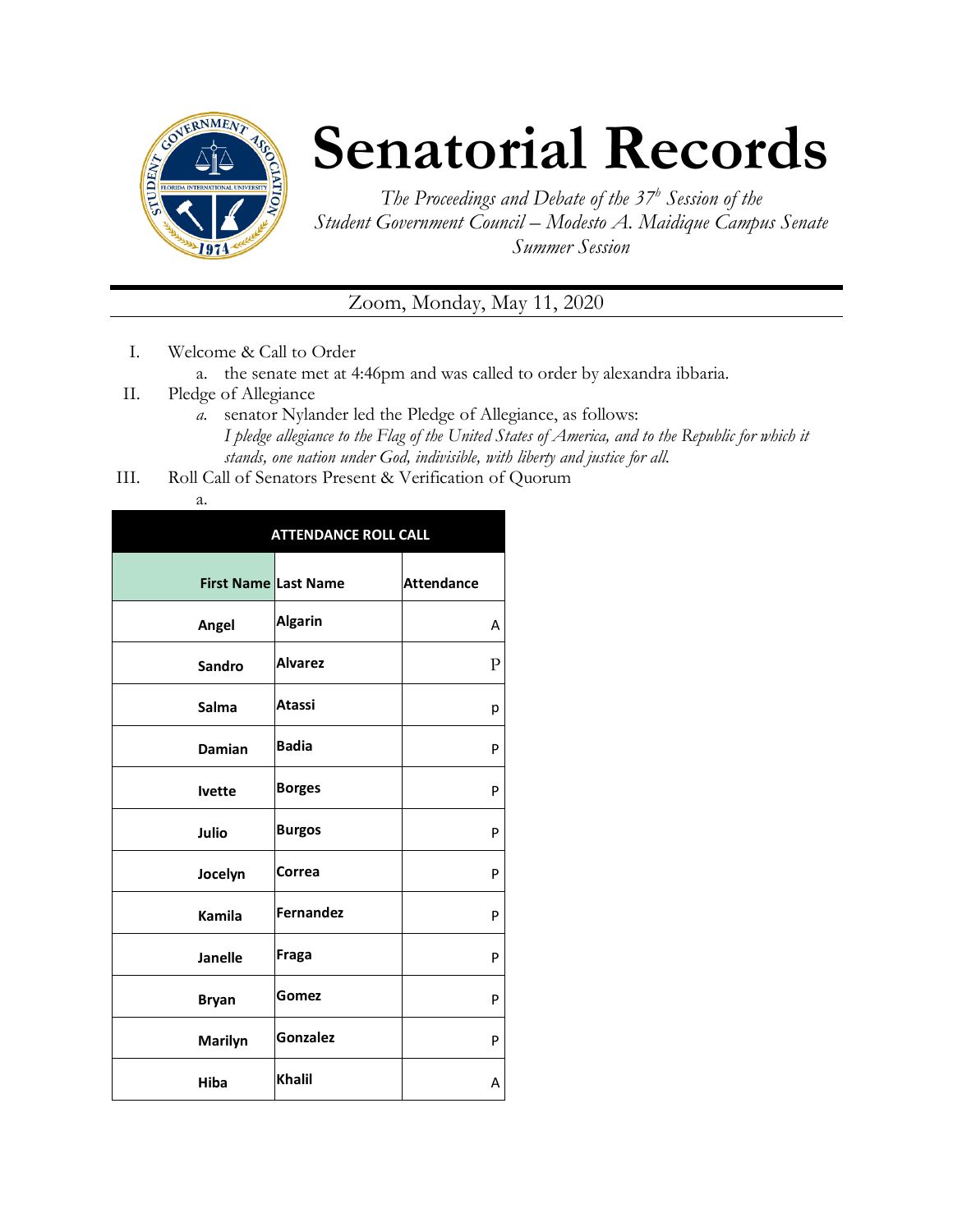| Khudiakova              | P |
|-------------------------|---|
| Le                      | Α |
| Llop                    | P |
| Lugo                    | P |
| <b>Magee</b>            | P |
| <b>Mendez</b>           | Α |
| <b>Morejon Castelli</b> | P |
| <b>Natteri</b>          | P |
| <b>Nunez</b>            | P |
| Nylander                | P |
| Ortiz                   | P |
| Pastrana                | P |
| Perez                   | P |
| <b>Perez</b>            | P |
| Pumariega               | P |
| Shahnawaz Rafi          | P |
| Ramirez                 | P |
| Ramlingam               | Α |
| <b>Raudales</b>         | P |
| <b>Reyes</b>            | P |
| Rodriguez               | P |
| <b>Rosier</b>           | P |
| Salzman                 | P |
| <b>Torrens</b>          | P |
|                         |   |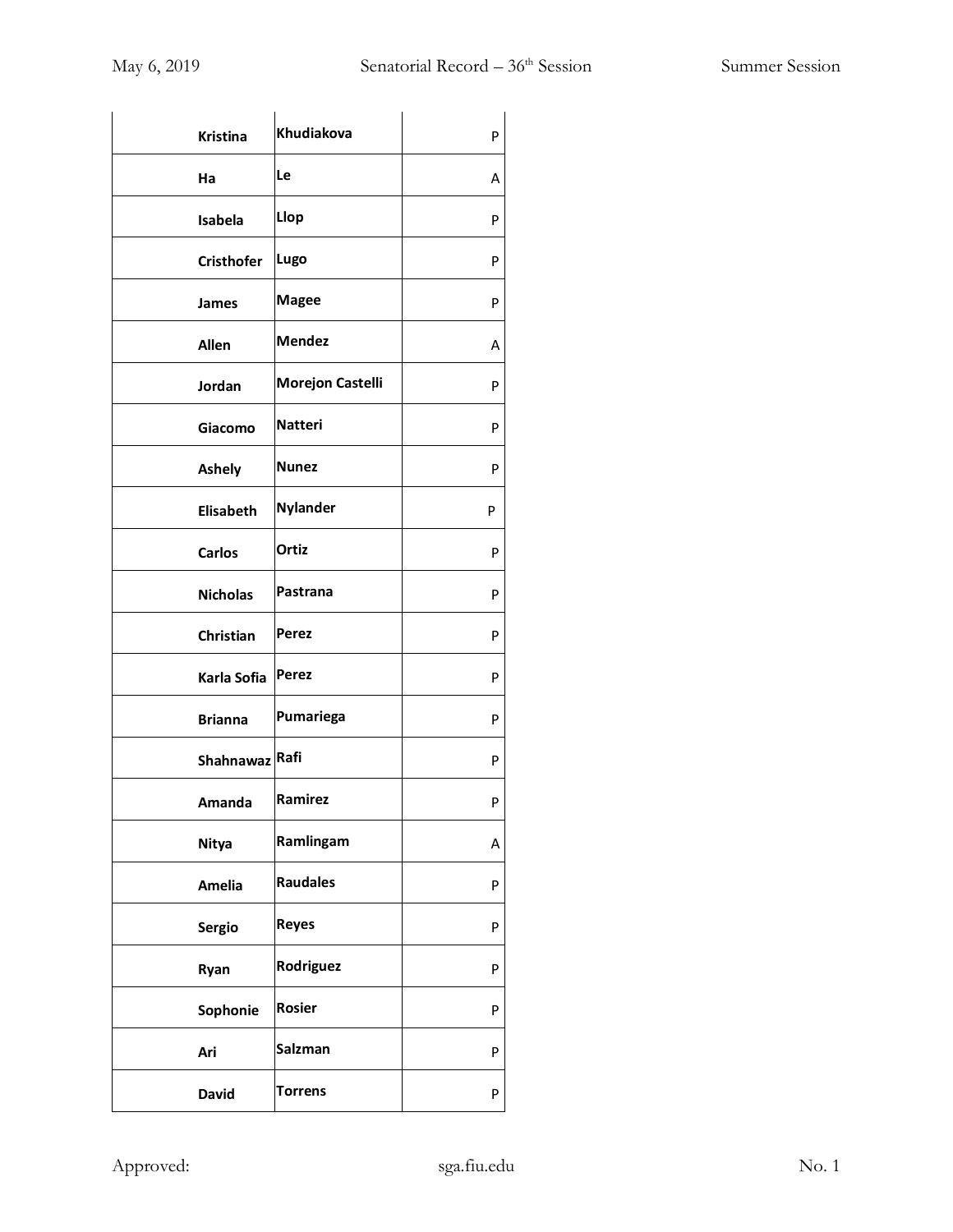| Christiana              | <b>Vales</b> | P |
|-------------------------|--------------|---|
| Rafael                  | Vazquez      | P |
| <b>SENATE</b>           |              |   |
| <b>SEATS</b>            | 37           | N |
| <b>VACANT</b>           |              |   |
| <b>SEATS</b>            | 0            |   |
|                         |              |   |
| <b>SENATORS PRESENT</b> | 0            |   |
| <b>AMT FOR QUORUM</b>   | 19           |   |

b.

- IV. Approval of the Minutes from April 13<sup>h</sup>, 2020
	- a. senator frage moves to approve minures, senator nylander seconds. motion passes.
- V. Adoption of the Agenda
	- a. sentr gomez moves to adopt todays agenda. sendator badia seconds. motion passes.
- VI. Invited Speakers
- VII. Committee Reports
	- a. Finance Committee
		- i. If you have any questions, please contact sgafinance  $\omega$  fiu.edu
	- b. Rules, Legislation, and Judiciary Committee
		- i. If you have any questions, please contact sgarules $@$ fiu.edu
	- c. Operational Review Committee
		- i. If you have any questions, please contact sgaorc@fiu.edu
	- d. Internal Affairs Committee
		- i. If you have any questions, please contact sgainternal@fiu.edu
	- e. Student Advocacy Committee
		- i. If you have any questions, please contact sgaadvocacy@fiu.edu
	- f. Graduate and Professional Students Committee
		- i. If you have any questions, please contact GPSCchair@fiu.edu
- VIII. Executive Board Reports
	- a. Speaker of the Senate- (VACANT)
		- i. If you have any questions, please email sgaspeaker@fiu.edu
	- b. Speaker Pro Tempore (VACANT)
		- i. If you have any questions, please email sgaprotemp@fiu.edu
	- c. President Valdes
		- i. introductory state of the union welcoming all to the senate meeting.
		- ii. If you have any questions, please email sgapres $@$ fiu.edu
	- d. Vice President Ibarria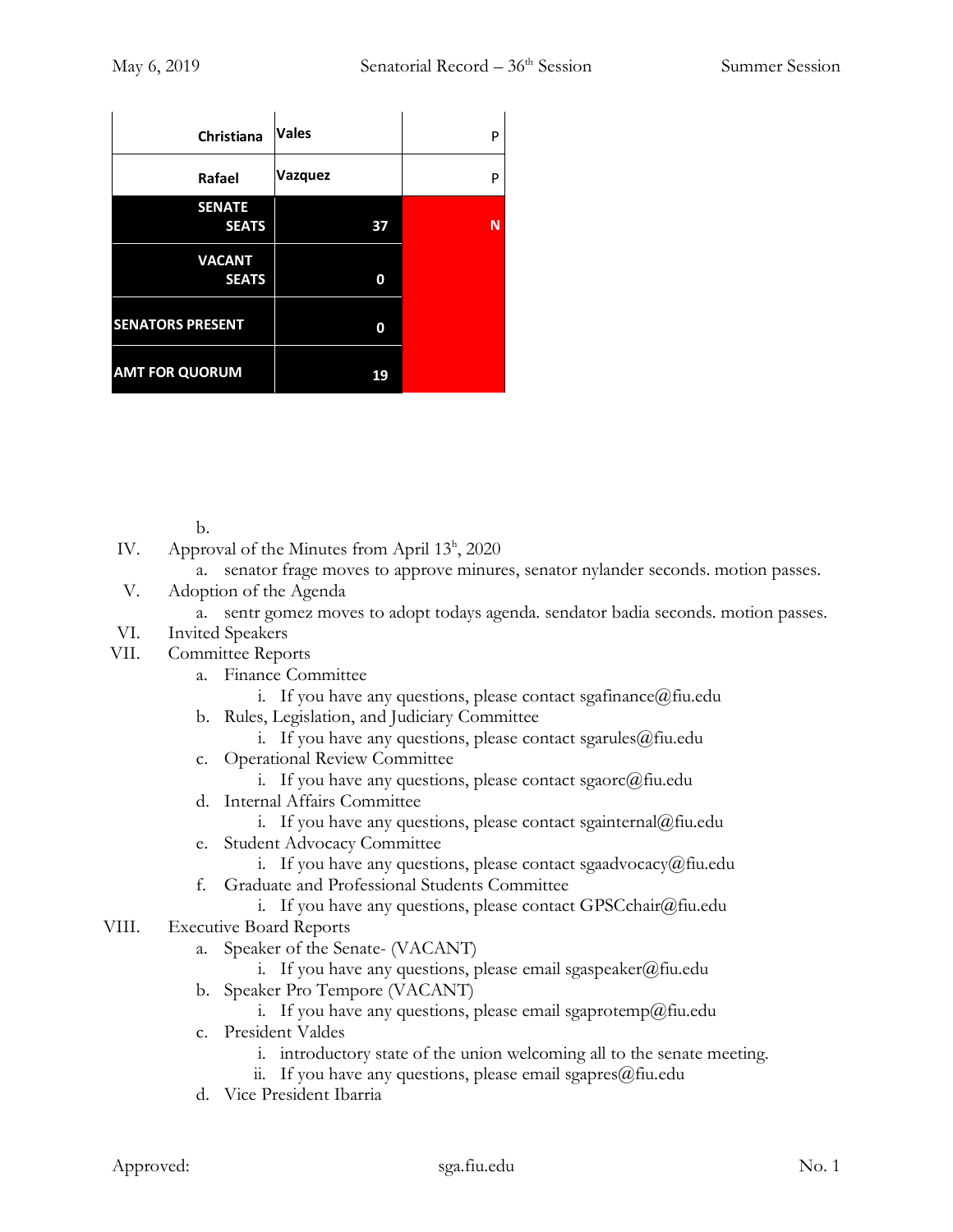- i. looking forward to seeing each of us reach our goals and make the most of the opportunities given.
- ii. If you have any questions, please email sgavp@fiu.edu
- e. Comptroller (VACANT)
	- i. If you have any questions, please email sgacomp@fiu.edu
- f. Chief Justice De La Osa
	- i. If you have any questions, please email sgajud@fiu.edu
- IX. Special Orders
	- a. none
- X. Vetoed Legislation
	- a. .none
- XI. Second Readings
	- a. none
- XII. Unfinished Business
- XIII. New Business
	- a. Senator Nylander moves to open nomination and elections for speaker and speaker pro tempore. senator Gomez seconds. motion passes
	- b. senator Nylander moves to open the floor for nomination for speaker of the senate, senator Gomez seconds. motion passes
	- c. senator gomez nominates senator fraga. senator fraga accepts. motion passes.
	- d. senator gomez moves to close the floor for nominations. senator natteri seconds. motion passes.
	- e. Senator natteri moves to close questioning period. Senator Nylander seconds. motion passes.
	- f. Senator natteri moves to enter voting, senator lugo seconds, motion passes. i.

|        |         | <b>VOTE ON</b> |         |
|--------|---------|----------------|---------|
|        |         |                |         |
|        |         |                |         |
|        |         |                |         |
|        |         |                |         |
|        |         |                | Reason  |
|        |         |                |         |
|        |         |                |         |
|        | Algarin |                | $\sf A$ |
| Sandro | Alvarez |                | y       |
| Salma  | Atassi  |                | y       |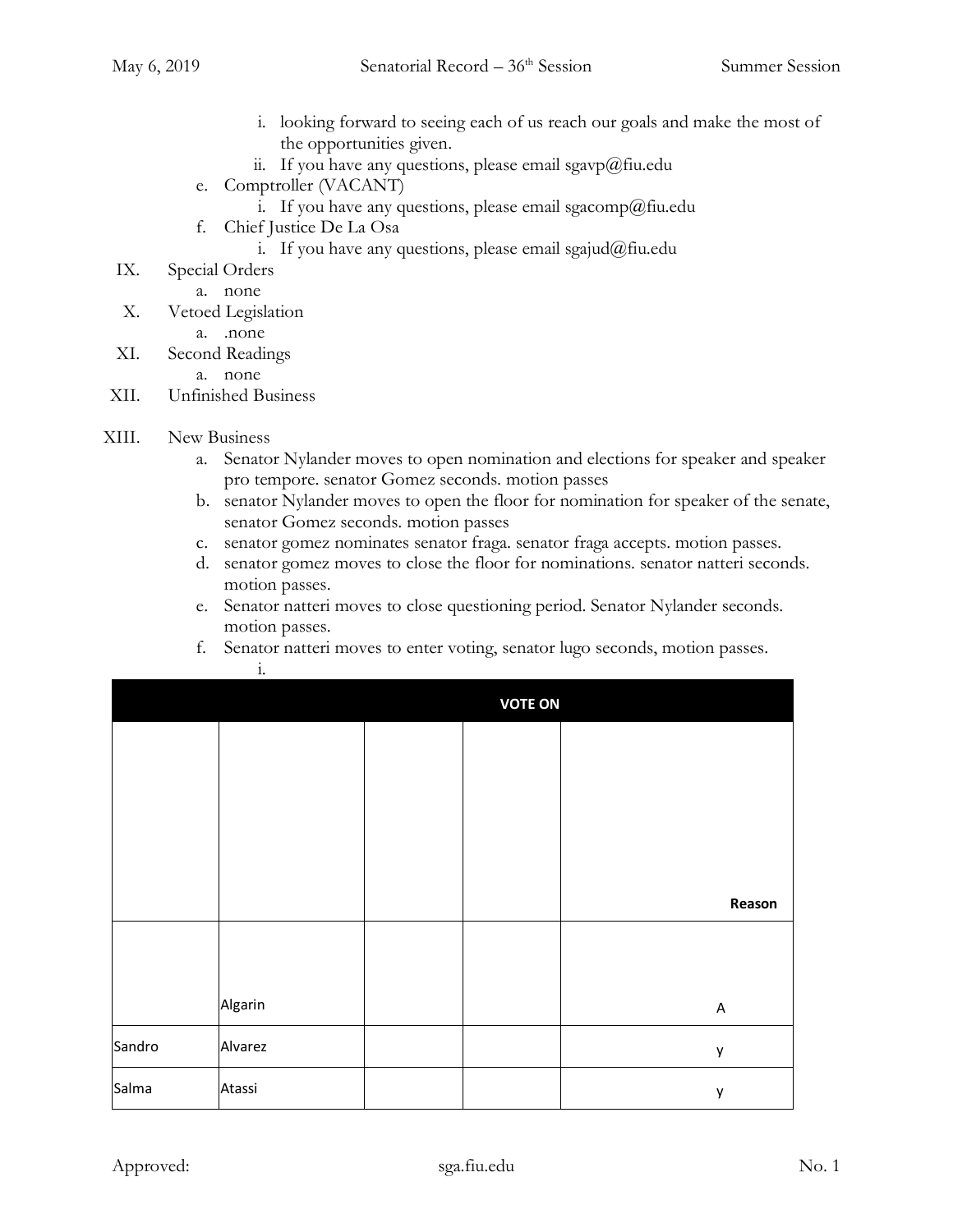| Damian         | <b>Badia</b>     |  |   |
|----------------|------------------|--|---|
| Ivette         | <b>Borges</b>    |  | у |
| Julio          | <b>Burgos</b>    |  | у |
| Jocelyn        | Correa           |  | у |
| Kamila         | Fernandez        |  | у |
| Janelle        | Fraga            |  |   |
| <b>Bryan</b>   | Gomez            |  | у |
| Marilyn        | Gonzalez         |  | у |
| Hiba           | Khalil           |  |   |
| Kristina       | Khudiakova       |  | у |
| Ha             | Le               |  |   |
| Isabela        | Llop             |  | у |
| Cristhofer     | Lugo             |  | у |
| James          | Magee            |  | у |
| Allen          | Mendez           |  |   |
| Jordan         | Morejon Castelli |  | у |
| Giacomo        | Natteri          |  | у |
| Ashely         | Nunez            |  | у |
| Elisabeth      | Nylander         |  | у |
| Carlos         | Ortiz            |  | у |
| Nicholas       | Pastrana         |  | у |
| Christian      | Perez            |  | у |
| Karla Sofia    | Perez            |  | у |
| <b>Brianna</b> | Pumariega        |  | у |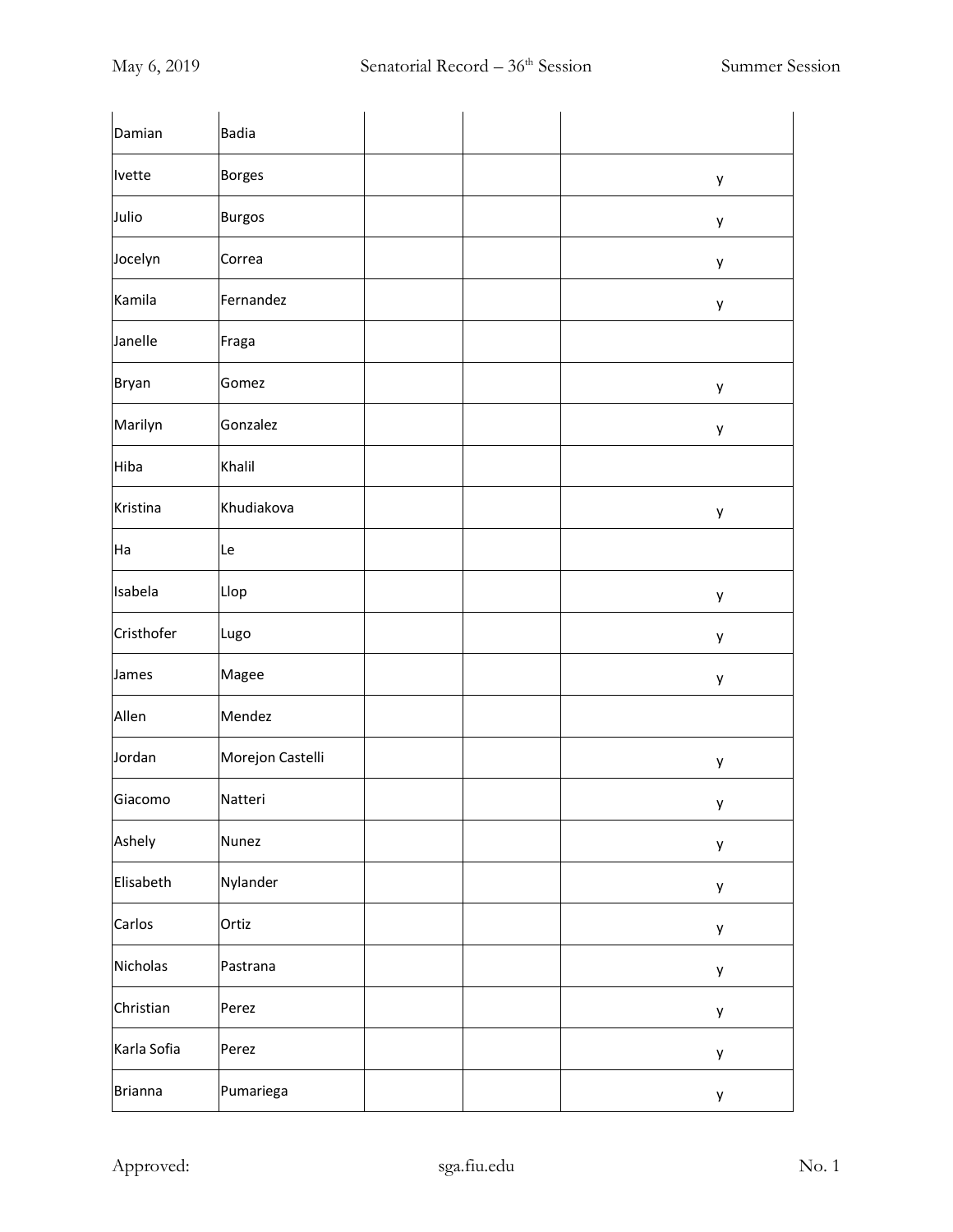| Shahnawaz  | Rafi             |  | y           |
|------------|------------------|--|-------------|
| Amanda     | Ramirez          |  | y           |
| Nitya      | Ramlingam        |  | $\mathsf a$ |
| Amelia     | Raudales         |  | y           |
| Sergio     | Reyes            |  | y           |
| Ryan       | Rodriguez        |  | y           |
| Sophonie   | Rosier           |  | y           |
| Ari        | Salzman          |  | y           |
| David      | Torrens          |  | y           |
| Christiana | Vales            |  | y           |
| Rafael     | Vazquez          |  | y           |
|            | <b>NO QUORUM</b> |  | <b>PASS</b> |
|            |                  |  |             |

- ii. 31-0-2 motion passes.
- iii. Janelle fraga is the new speaker of the senate.
- iv. Senator Nylander moves to open the floor for nominations of the speaker pro tempore, senator ortiz seconds. motion passes.
- v. senator Khudiakova nominates bryan gomez. bryan gomez accepts
- vi. senator natteri moves to close nominations, senator nylander seconds. motion passes.
- vii. senator perez moves to close question and answer period. senator ortiz seconds. motion passes.
- viii. senator perez moves to enter voting., senator natteri seconds. motion passes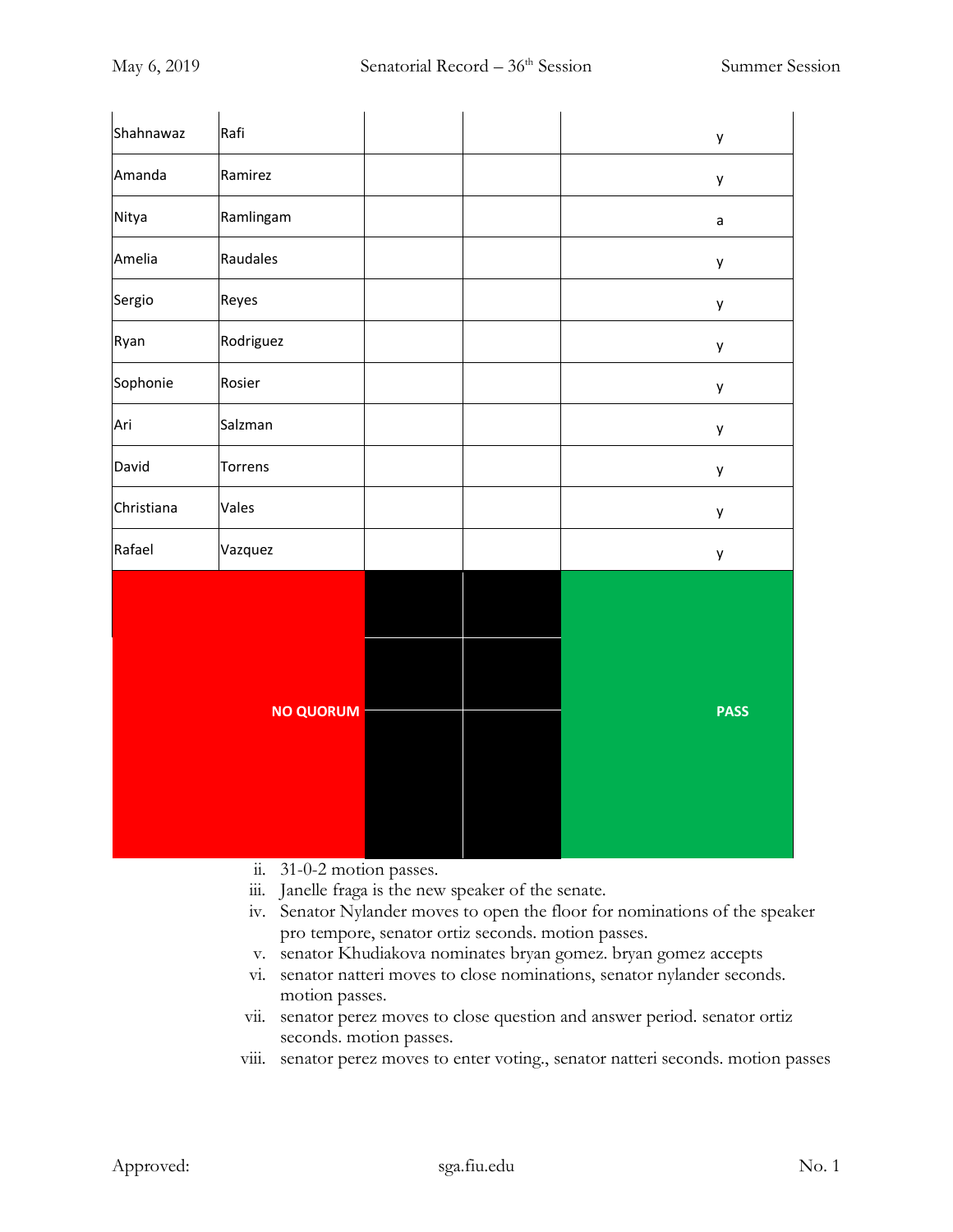| <b>VOTE ON</b>    |                  |                |              |           |        |
|-------------------|------------------|----------------|--------------|-----------|--------|
| <b>First Name</b> | <b>Last Name</b> | Attendan<br>ce | Vote         |           | Reason |
| Angel             | Algarin          | $\pmb{0}$      |              | $\pmb{0}$ |        |
| Sandro            | Alvarez          | $\pmb{0}$      | $\mathsf{n}$ | $\pmb{0}$ |        |
| Salma             | Atassi           | $\pmb{0}$      | у            | $\pmb{0}$ |        |
| Damian            | <b>Badia</b>     | $\pmb{0}$      | у            | $\pmb{0}$ |        |
| Ivette            | <b>Borges</b>    | $\pmb{0}$      | у            | $\pmb{0}$ |        |
| Julio             | <b>Burgos</b>    | $\pmb{0}$      | у            | $\pmb{0}$ |        |
| Jocelyn           | Correa           | 0              | у            | $\pmb{0}$ |        |
| Kamila            | Fernandez        | 0              | у            | $\pmb{0}$ |        |
| Janelle           | Fraga            | $\pmb{0}$      | y            | $\pmb{0}$ |        |
| <b>Bryan</b>      | Gomez            | $\pmb{0}$      |              | $\pmb{0}$ |        |
| Marilyn           | Gonzalez         | $\pmb{0}$      | у            | $\pmb{0}$ |        |
| Hiba              | Khalil           | $\pmb{0}$      |              | $\pmb{0}$ |        |
| Kristina          | Khudiakova       | $\pmb{0}$      | у            | $\pmb{0}$ |        |
| Ha                | Le               | $\pmb{0}$      |              | $\pmb{0}$ |        |
| Isabela           | Llop             | $\mathbf 0$    | y            | $\pmb{0}$ |        |
| Cristhofer        | Lugo             | $\pmb{0}$      | y            | $\pmb{0}$ |        |
| James             | Magee            | $\pmb{0}$      | y            | $\pmb{0}$ |        |
| Allen             | Mendez           | $\pmb{0}$      |              | $\pmb{0}$ |        |
| Jordan            | Morejon Castelli | $\pmb{0}$      | у            | $\pmb{0}$ |        |
| Giacomo           | Natteri          | $\pmb{0}$      | у            | $\pmb{0}$ |        |
| Ashely            | <b>Nunez</b>     | $\pmb{0}$      | y            | $\pmb{0}$ |        |
| Elisabeth         | Nylander         | $\pmb{0}$      | у            | $\pmb{0}$ |        |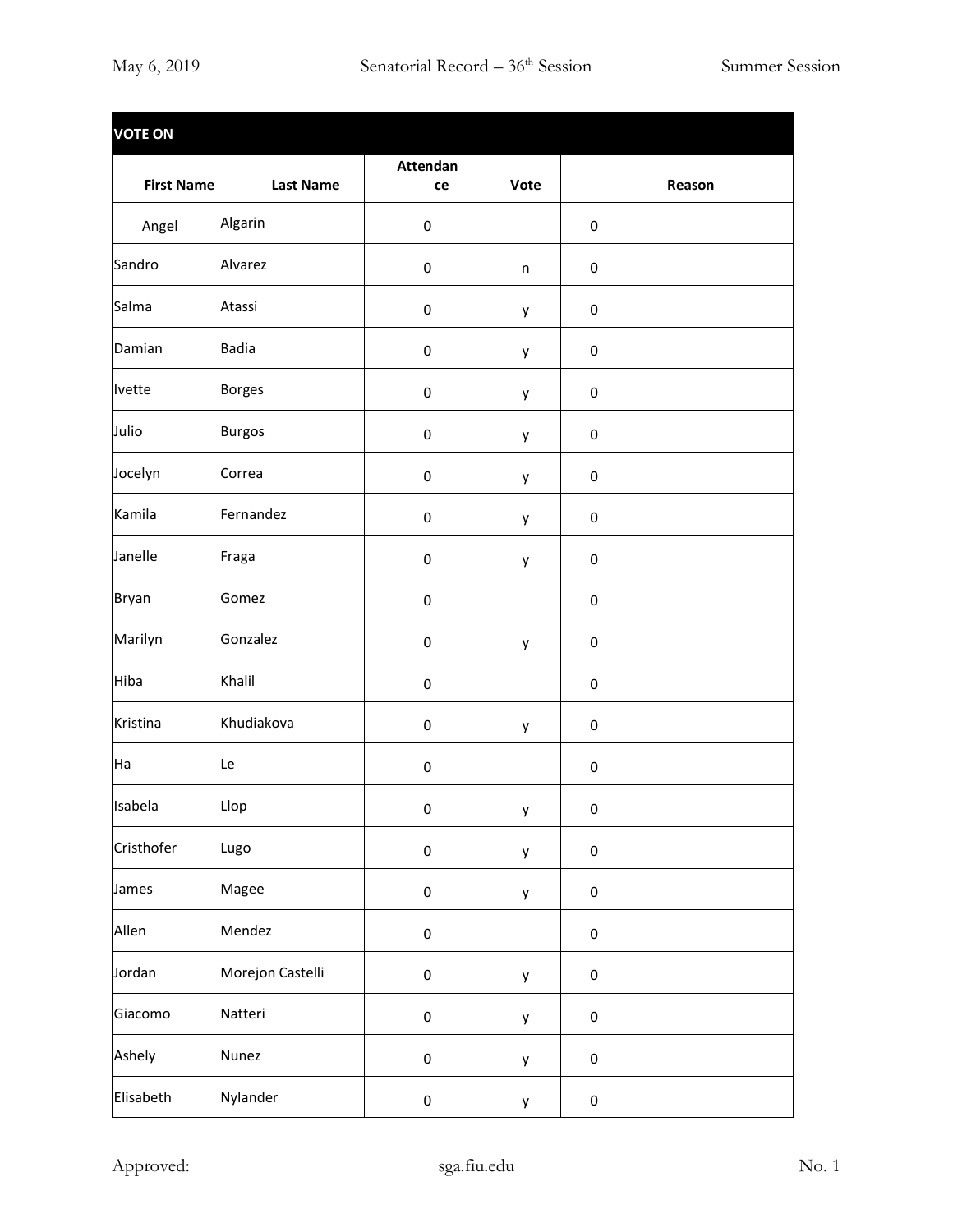| Carlos           | Ortiz     | $\pmb{0}$      | y            | $\pmb{0}$   |
|------------------|-----------|----------------|--------------|-------------|
| Nicholas         | Pastrana  | $\pmb{0}$      | y            | $\pmb{0}$   |
| Christian        | Perez     | $\pmb{0}$      | y            | $\pmb{0}$   |
| Karla Sofia      | Perez     | $\pmb{0}$      | y            | $\pmb{0}$   |
| Brianna          | Pumariega | $\pmb{0}$      | y            | $\pmb{0}$   |
| Shahnawaz        | Rafi      | $\mathbf 0$    | у            | $\pmb{0}$   |
| Amanda           | Ramirez   | $\mathbf 0$    | у            | $\pmb{0}$   |
| Nitya            | Ramlingam | $\pmb{0}$      | у            | $\pmb{0}$   |
| Amelia           | Raudales  | $\pmb{0}$      | y            | $\pmb{0}$   |
| Sergio           | Reyes     | $\mathbf 0$    | y            | $\pmb{0}$   |
| Ryan             | Rodriguez | $\pmb{0}$      | у            | $\pmb{0}$   |
| Sophonie         | Rosier    | $\pmb{0}$      | y            | $\pmb{0}$   |
| Ari              | Salzman   | $\mathbf 0$    | y            | $\pmb{0}$   |
| David            | Torrens   | $\pmb{0}$      | у            | $\pmb{0}$   |
| Christiana       | Vales     | $\pmb{0}$      | y            | $\pmb{0}$   |
| Rafael           | Vazquez   | $\mathbf 0$    | у            | $\pmb{0}$   |
|                  |           | YAY            | 34           |             |
| <b>NO QUORUM</b> |           | <b>NAY</b>     | $\mathbf{1}$ | <b>PASS</b> |
|                  |           | <b>ABSTAIN</b> | $\mathbf 0$  |             |

## XIV. 34-1-0 motion passes

XV. bryan gomez is the new speaker pro tempore of the SGA senate.

- XVI. senator gomez moves to enter nomination for chairs in order of line of succession. senator reyes seconds. motion passes
	- a. senator nylander moves to open the floor for finance committee chair. senator ortiz seconds. motion passes.
	- b. senator pastrana moves to open for nomination, senator nylander seconds, motion passes
	- c. senator borges nominates giacomo natterri, giacomo accepts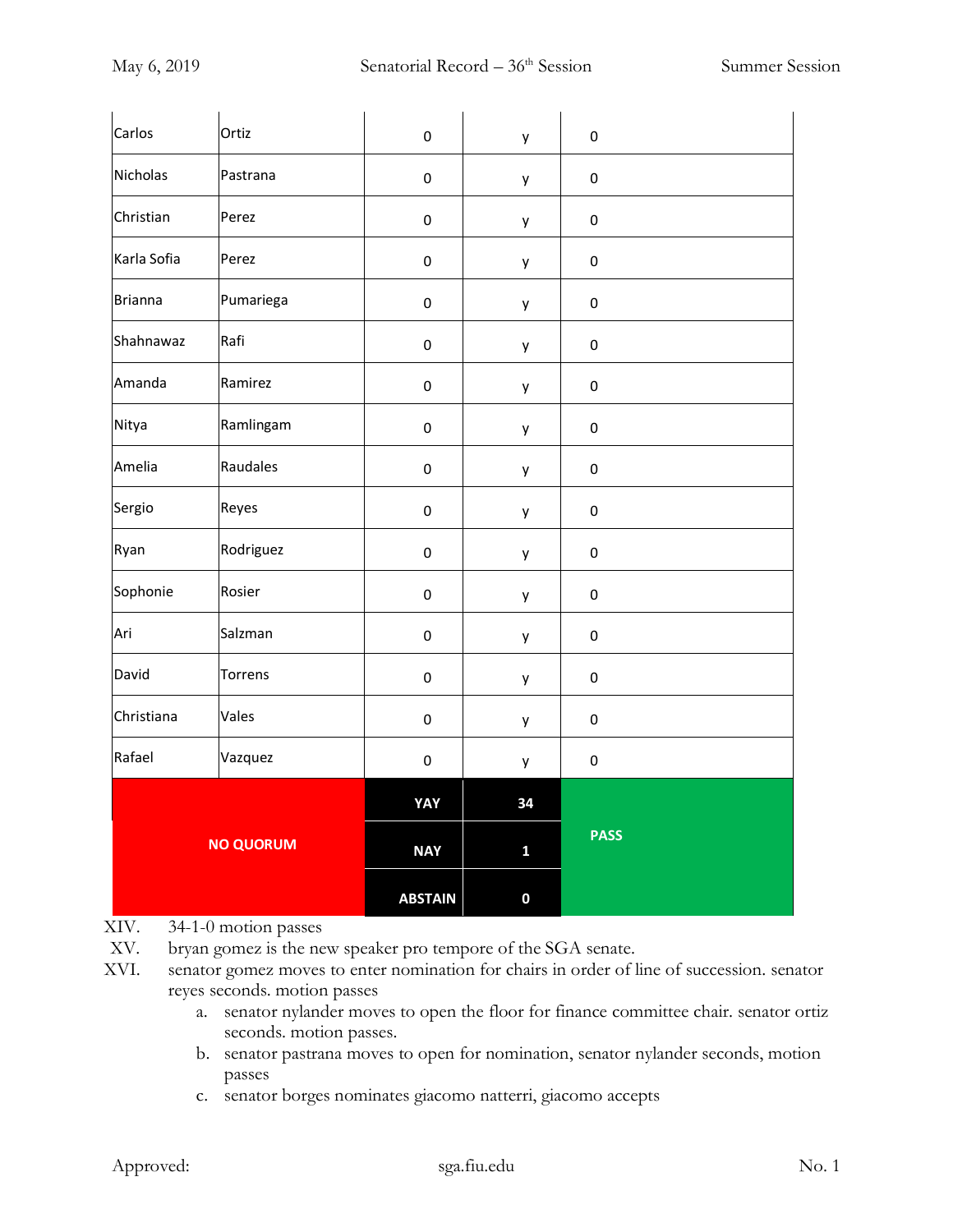- d. senator ramirez moves to close the floor, senator perez seconds, motion passes.
- e. sentor nylander moves to close question and answer period, senator perez seconds. motion passes.

|                   |                  |                   | <b>VOTE ON</b> |             |
|-------------------|------------------|-------------------|----------------|-------------|
| <b>First Name</b> | <b>Last Name</b> | <b>Attendance</b> | Vote           | Reason      |
| An                |                  |                   |                |             |
|                   | Algarin          | 0                 | 0              | $\pmb{0}$   |
| Sandro            | Alvarez          | 0                 | n              | $\pmb{0}$   |
| Salma             | Atassi           | 0                 | у              | $\mathbf 0$ |
| Damian            | <b>Badia</b>     | 0                 | у              | $\pmb{0}$   |
| Ivette            | <b>Borges</b>    | 0                 | у              | $\pmb{0}$   |
| Julio             | <b>Burgos</b>    | 0                 | у              | $\pmb{0}$   |
| Jocelyn           | Correa           | 0                 | у              | $\mathbf 0$ |
| Kamila            | Fernandez        | 0                 | у              | $\pmb{0}$   |
| Janelle           | Fraga            | 0                 | у              | $\pmb{0}$   |
| <b>Bryan</b>      | Gomez            | $\pmb{0}$         | у              | $\pmb{0}$   |
| Marilyn           | Gonzalez         | $\mathbf 0$       | у              | 0           |
| Hiba              | Khalil           | 0                 |                | $\pmb{0}$   |
| Kristina          | Khudiakova       | 0                 | у              | $\pmb{0}$   |
| Ha                | Le               | $\mathbf 0$       |                | 0           |
| Isabela           | Llop             | $\pmb{0}$         | у              | $\pmb{0}$   |
| Cristhofer        | Lugo             | $\mathbf 0$       | у              | $\pmb{0}$   |
| James             | Magee            | $\mathbf 0$       | y              | $\pmb{0}$   |
| Allen             | Mendez           | $\mathbf 0$       |                | $\pmb{0}$   |
| Jordan            | Morejon Castelli | $\pmb{0}$         | у              | $\pmb{0}$   |

f. senator nylandr moves to enter voting, senator ramirez seconds, motion passes.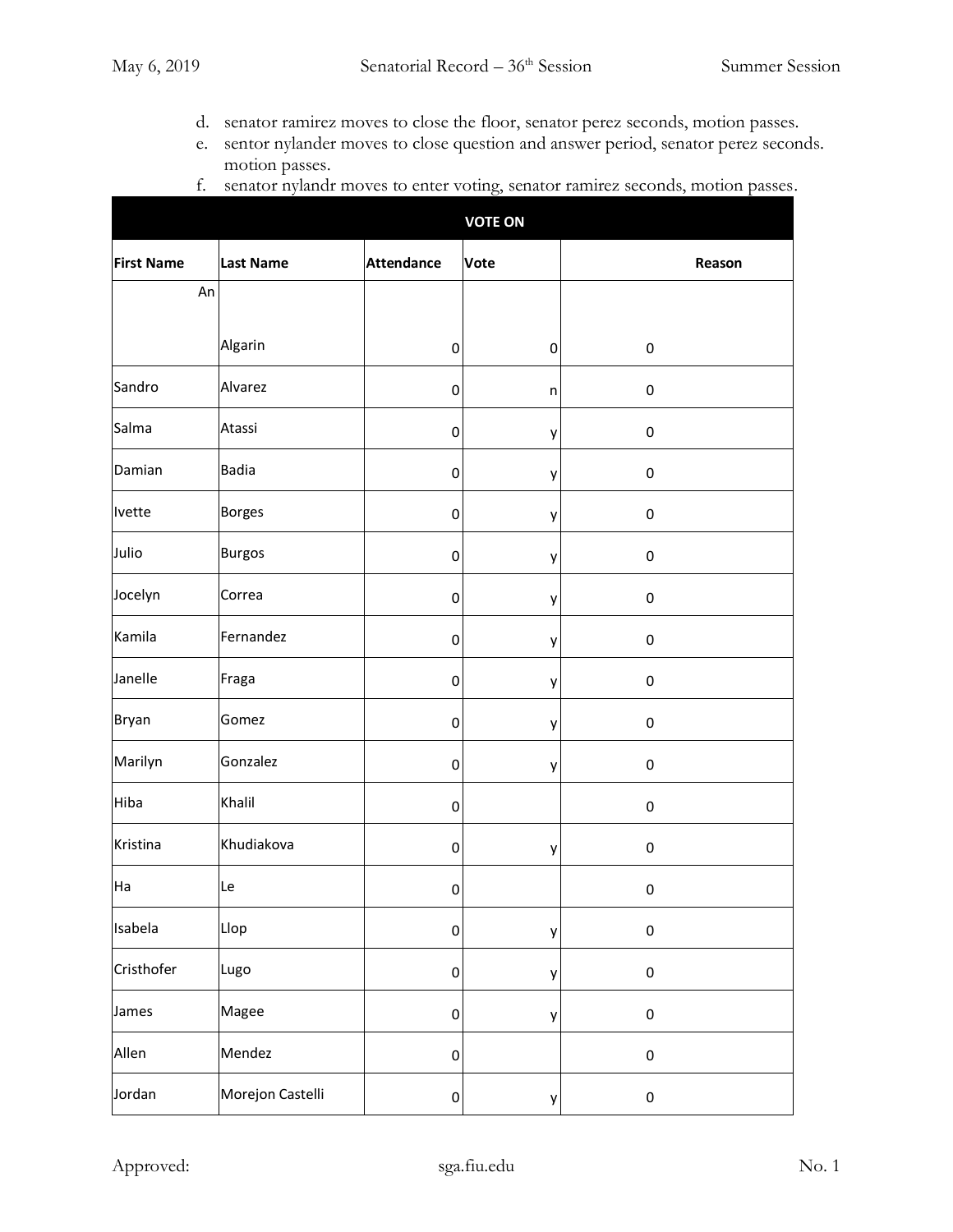| Giacomo          | Natteri   | $\pmb{0}$      |                  | $\pmb{0}$   |
|------------------|-----------|----------------|------------------|-------------|
| Ashely           | Nunez     | $\pmb{0}$      | $\sf n$          | $\pmb{0}$   |
| Elisabeth        | Nylander  | $\pmb{0}$      | у                | $\pmb{0}$   |
| Carlos           | Ortiz     | $\pmb{0}$      | у                | $\pmb{0}$   |
| <b>Nicholas</b>  | Pastrana  | $\pmb{0}$      | у                | $\pmb{0}$   |
| Christian        | Perez     | $\pmb{0}$      | $\sf n$          | $\pmb{0}$   |
| Karla Sofia      | Perez     | $\pmb{0}$      | $\sf n$          | $\pmb{0}$   |
| <b>Brianna</b>   | Pumariega | $\pmb{0}$      | у                | $\pmb{0}$   |
| Shahnawaz        | Rafi      | $\pmb{0}$      | у                | $\pmb{0}$   |
| Amanda           | Ramirez   | $\pmb{0}$      | у                | $\pmb{0}$   |
| Nitya            | Ramlingam | $\pmb{0}$      | у                | $\pmb{0}$   |
| Amelia           | Raudales  | $\pmb{0}$      | у                | $\pmb{0}$   |
| Sergio           | Reyes     | $\pmb{0}$      | у                | $\pmb{0}$   |
| Ryan             | Rodriguez | $\pmb{0}$      | у                | $\pmb{0}$   |
| Sophonie         | Rosier    | $\pmb{0}$      | у                | $\pmb{0}$   |
| Ari              | Salzman   | $\pmb{0}$      | у                | $\pmb{0}$   |
| David            | Torrens   | $\overline{0}$ | y                | $\pmb{0}$   |
| Christiana       | Vales     | $\overline{0}$ | у                | $\pmb{0}$   |
| Rafael           | Vazquez   | $\pmb{0}$      | у                | $\pmb{0}$   |
|                  |           | Y              | $\boldsymbol{0}$ |             |
| <b>NO QUORUM</b> |           | N              | $\mathbf 0$      | <b>PASS</b> |
|                  |           | A              | $\mathbf 0$      |             |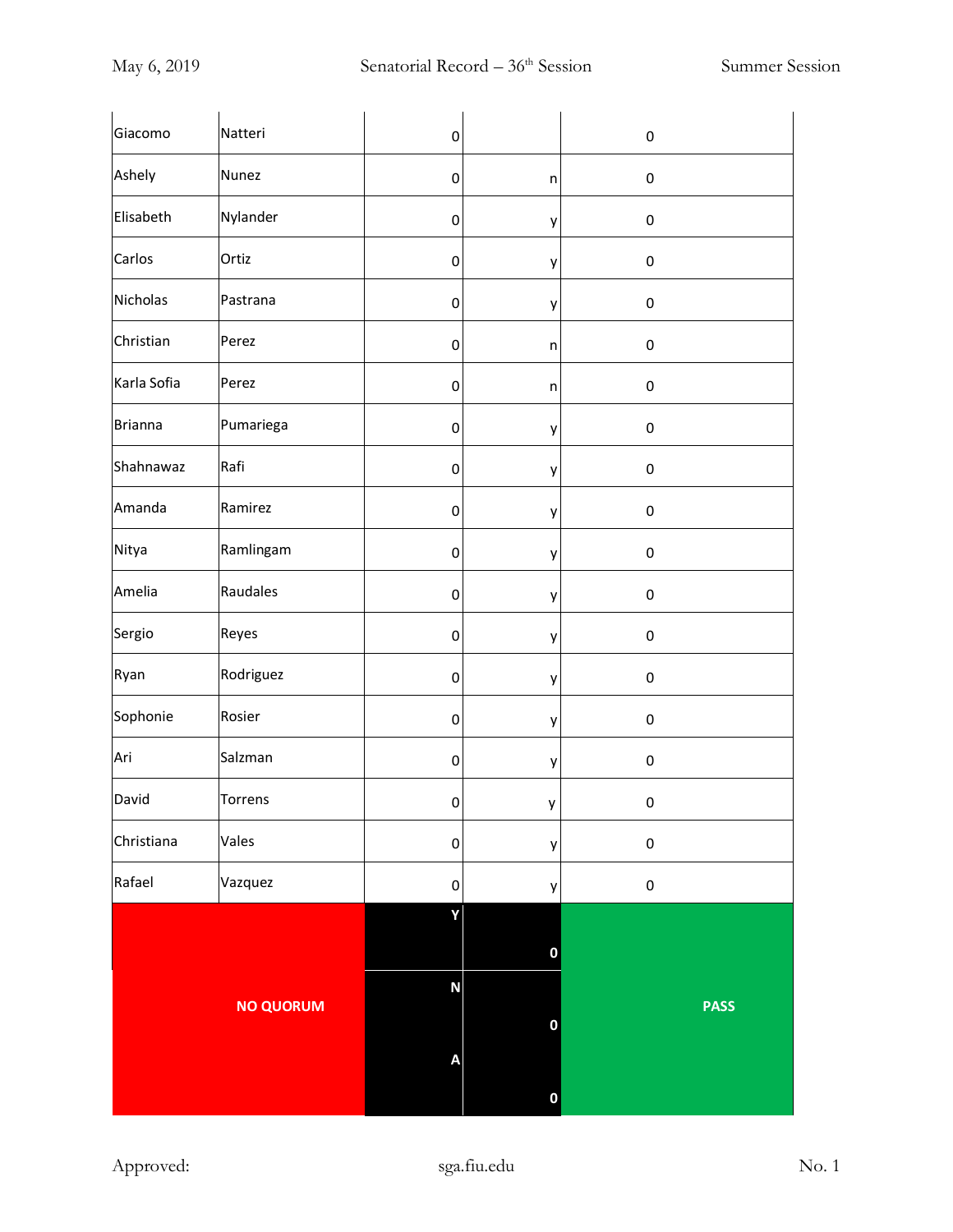

- g. 31-3-0 motion passes.
- h. point of privilege for senator fernandez 5:34 pm
- i. point of privilege for senator vale at 5:36pm returned at 5:38pm
- j. senator nylander moves to go into nominations for ROJC chair, senator burgos seconds. motion passes.
- k. senator vasquez nominates senator salzman, salzman accepts.
- l. senator gomez moves to end nomination. senator ramirez seconds. motion passes.
- m. senator nylander moves to close q&a period. senator ramirez seconds. motion passes
- n. senator lugo point of privilege at 5:43pm returned 5:44pm
- o. senator nylander moves to go into voting, senator ramirez seconds. motion passes
- p.

|         |                            |             | <b>VOTE ON</b> |             |
|---------|----------------------------|-------------|----------------|-------------|
|         |                            | A           |                |             |
| Fir     |                            |             |                |             |
|         | Last<br>Nam<br>$\mathbf e$ |             | $\mathbf v$    | Reason      |
| An      |                            |             |                |             |
|         | Algarin                    | $\pmb{0}$   | $\pmb{0}$      | $\mathbf 0$ |
| Sandro  | Alvarez                    | $\pmb{0}$   | $\mathbf n$    | $\pmb{0}$   |
| Salma   | Atassi                     | $\mathbf 0$ | y              | $\mathbf 0$ |
| Damian  | <b>Badia</b>               | $\mathbf 0$ | у              | $\mathbf 0$ |
| Ivette  | <b>Borges</b>              | $\pmb{0}$   | y              | $\mathbf 0$ |
| Julio   | <b>Burgos</b>              | $\mathbf 0$ | y              | $\pmb{0}$   |
| Jocelyn | Correa                     | $\pmb{0}$   | y              | $\pmb{0}$   |
| Kamila  | Fernandez                  | $\mathbf 0$ | y              | $\mathbf 0$ |
| Janelle | Fraga                      | $\mathbf 0$ | y              | $\mathbf 0$ |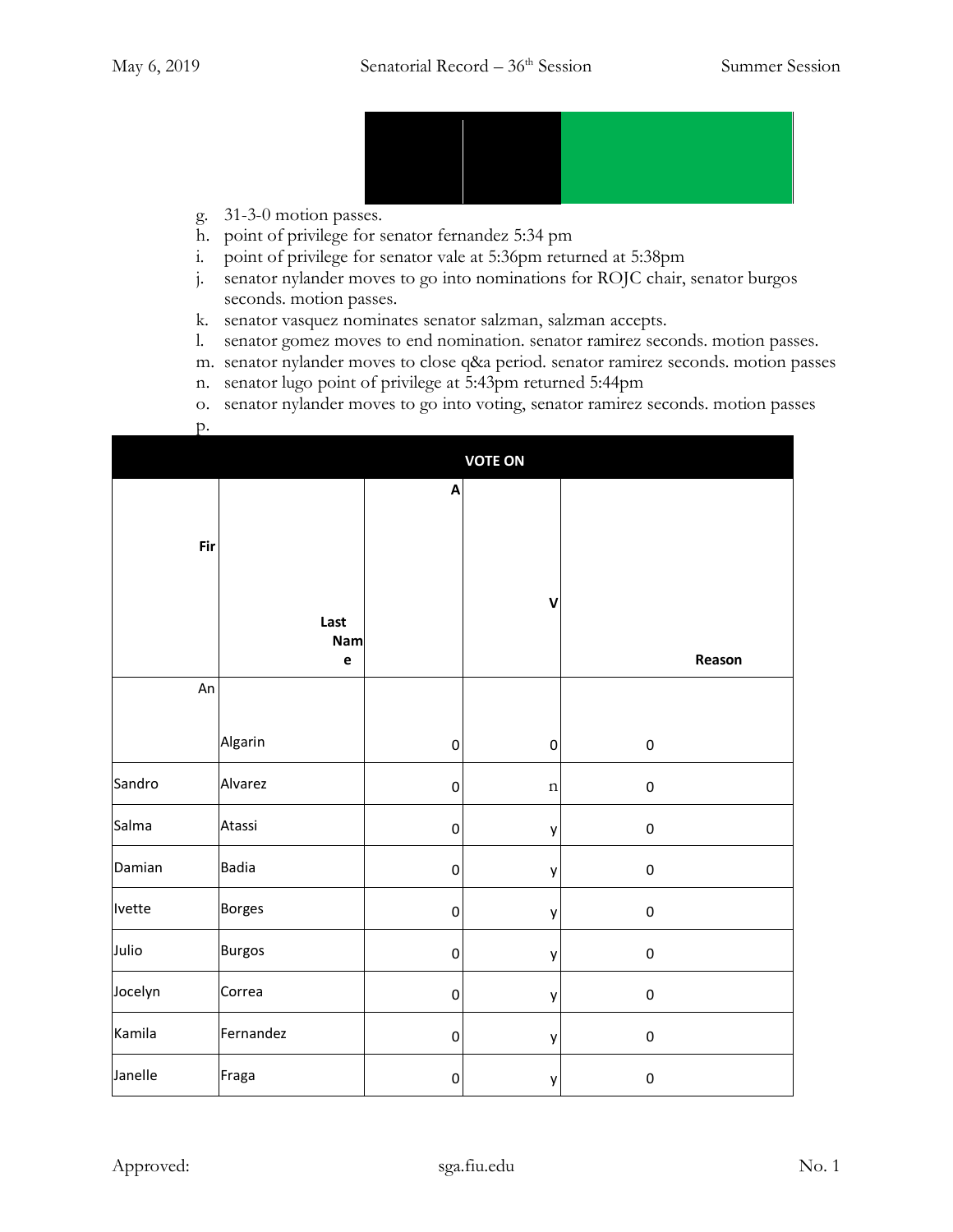| Bryan          | Gomez            | $\pmb{0}$ | у       | $\pmb{0}$ |
|----------------|------------------|-----------|---------|-----------|
| Marilyn        | Gonzalez         | $\pmb{0}$ | у       | $\pmb{0}$ |
| Hiba           | Khalil           | $\pmb{0}$ |         | $\pmb{0}$ |
| Kristina       | Khudiakova       | $\pmb{0}$ | у       | $\pmb{0}$ |
| Ha             | Le               | $\pmb{0}$ |         | $\pmb{0}$ |
| Isabela        | Llop             | $\pmb{0}$ | у       | $\pmb{0}$ |
| Cristhofer     | Lugo             | $\pmb{0}$ |         | $\pmb{0}$ |
| James          | Magee            | $\pmb{0}$ | у       | $\pmb{0}$ |
| Allen          | Mendez           | $\pmb{0}$ |         | $\pmb{0}$ |
| Jordan         | Morejon Castelli | $\pmb{0}$ | у       | $\pmb{0}$ |
| Giacomo        | Natteri          | $\pmb{0}$ | у       | $\pmb{0}$ |
| Ashely         | <b>Nunez</b>     | $\pmb{0}$ | у       | $\pmb{0}$ |
| Elisabeth      | Nylander         | $\pmb{0}$ | у       | $\pmb{0}$ |
| Carlos         | Ortiz            | $\pmb{0}$ | у       | $\pmb{0}$ |
| Nicholas       | Pastrana         | $\pmb{0}$ | у       | $\pmb{0}$ |
| Christian      | Perez            | $\pmb{0}$ | n       | $\pmb{0}$ |
| Karla Sofia    | Perez            | $\pmb{0}$ | $\sf n$ | $\pmb{0}$ |
| <b>Brianna</b> | Pumariega        | $\pmb{0}$ | у       | $\pmb{0}$ |
| Shahnawaz      | Rafi             | $\pmb{0}$ | у       | $\pmb{0}$ |
| Amanda         | Ramirez          | $\pmb{0}$ | y       | $\pmb{0}$ |
| Nitya          | Ramlingam        | $\pmb{0}$ | y       | $\pmb{0}$ |
| Amelia         | Raudales         | $\pmb{0}$ | y       | $\pmb{0}$ |
| Sergio         | Reyes            | $\pmb{0}$ | у       | $\pmb{0}$ |
| Ryan           | Rodriguez        | $\pmb{0}$ | у       | $\pmb{0}$ |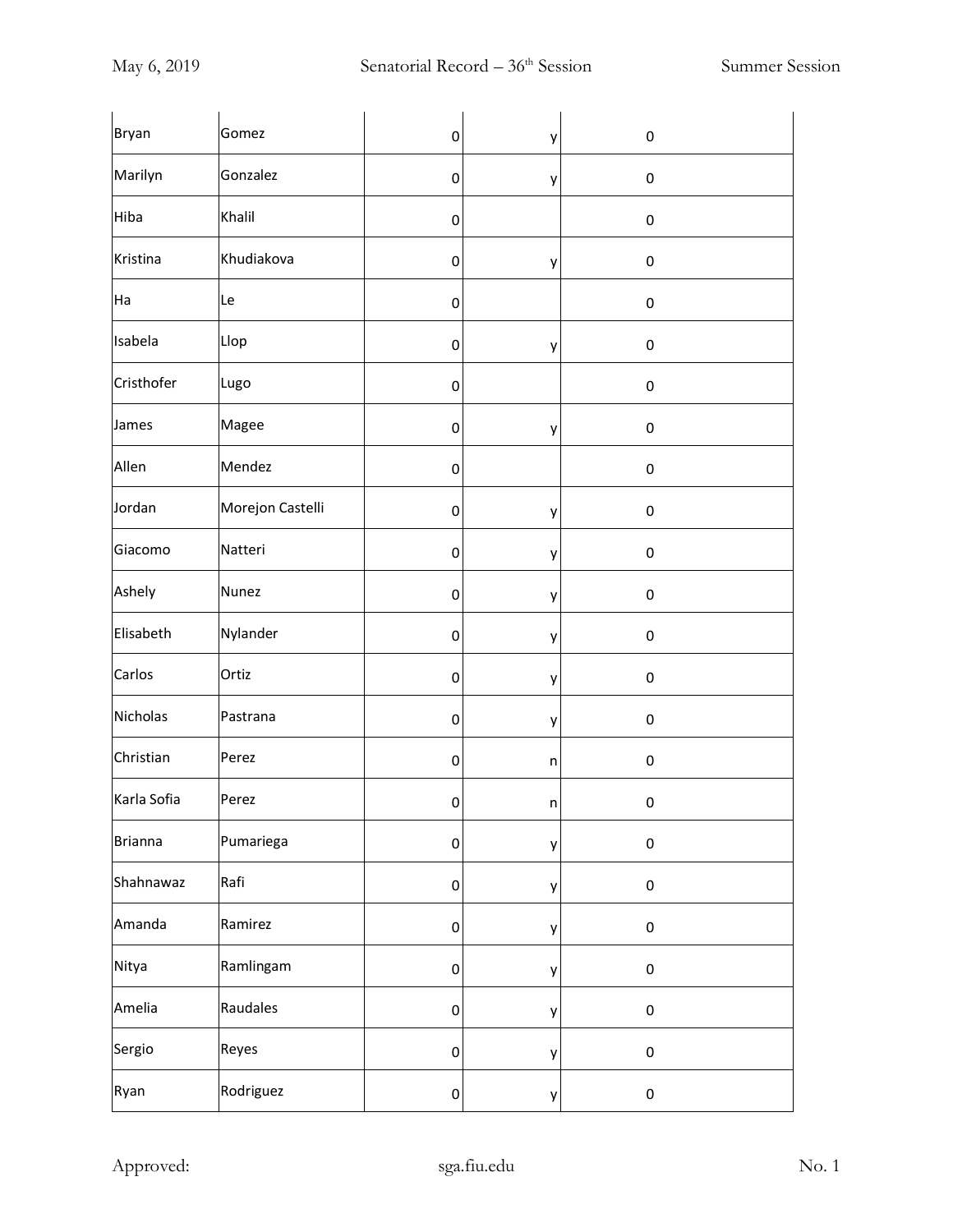|                  |         |                | n            |             |
|------------------|---------|----------------|--------------|-------------|
| <b>NO QUORUM</b> |         | A              |              | <b>PASS</b> |
|                  |         | $\mathsf{N}$   | 0            |             |
|                  |         |                | 0            |             |
| Rafael           | Vazquez | $\pmb{0}$<br>Y | $\mathsf{y}$ | $\pmb{0}$   |
| Christiana       | Vales   | $\pmb{0}$      | y            | $\mathbf 0$ |
| David            | Torrens | $\pmb{0}$      | у            | $\pmb{0}$   |
| Ari              | Salzman | $\pmb{0}$      |              | $\mathbf 0$ |
| Sophonie         | Rosier  | $\pmb{0}$      | y            | $\pmb{0}$   |

- q. 29-3-0 motion passes.
- r. senator nylander moves to open nominations for ORC chair, senator burgos seconds. motion passes.
- s. point of privilege for ashely nunez at 5:47pm returned 5:50pm
- t. senator natteri nominates senator borges, borges accepts
- u. senator correa nominates senator karla sofia perez, perez seconds
- v. senator ramirez moves to end nominations, senator nylander seconds. motion passes.
- w. senator ramirez moves to close q&a period, senator natteri seconds, motion passes.
- x. point of privilege for senator reyes at 5:56pm returned at 5:58pm
- y. senator lugo moves to end q&a section, senator nylander seconds. motion passes.
- z. senator pastrana moves to extend senate by 10 minutes, senator reyes seconds, motion passes.

|            | <b>VOTE ON</b> |   |  |        |
|------------|----------------|---|--|--------|
| <b>Fir</b> |                | A |  |        |
|            | Last           |   |  |        |
|            | Nam<br>e       |   |  | Reason |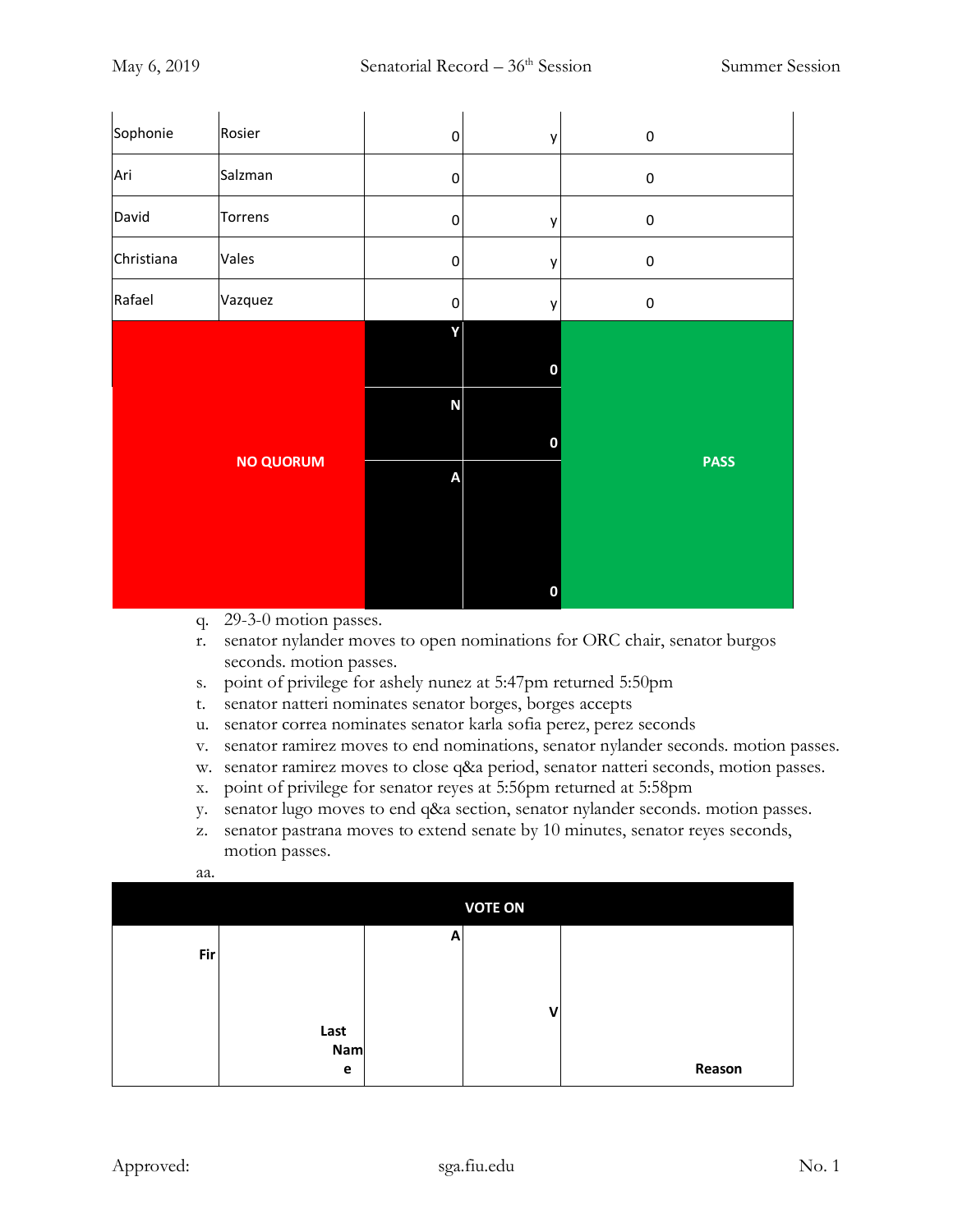| An           |                  |   |             |        |
|--------------|------------------|---|-------------|--------|
|              | Algarin          | 0 | 0           | 0      |
| Sandro       | Alvarez          | 0 | n           | perez  |
| Salma        | Atassi           | 0 | у           | borges |
| Damian       | <b>Badia</b>     | 0 |             | borges |
| Ivette       | <b>Borges</b>    | 0 | 0           |        |
| Julio        | <b>Burgos</b>    | 0 | 0           | borges |
| Jocelyn      | Correa           | 0 | $\mathbf 0$ | perez  |
| Kamila       | Fernandez        | 0 | 0           | borges |
| Janelle      | Fraga            | 0 | $\mathbf 0$ | borges |
| <b>Bryan</b> | Gomez            | 0 | 0           | borges |
| Marilyn      | Gonzalez         | 0 | 0           | perez  |
| Hiba         | Khalil           | 0 | 0           |        |
| Kristina     | Khudiakova       | 0 | 0           | borges |
| Ha           | Le               | 0 | 0           |        |
| Isabela      | Llop             | 0 | $\bf{0}$    | borges |
| Cristhofer   | Lugo             | 0 | $\mathbf 0$ | borges |
| James        | Magee            | 0 | $\mathbf 0$ | perez  |
| Allen        | Mendez           | 0 | 0           |        |
| Jordan       | Morejon Castelli | 0 | $\mathbf 0$ | perez  |
| Giacomo      | Natteri          | 0 | $\pmb{0}$   | borges |
| Ashely       | Nunez            | 0 | $\mathbf 0$ | perez  |
| Elisabeth    | Nylander         | 0 | $\pmb{0}$   | borges |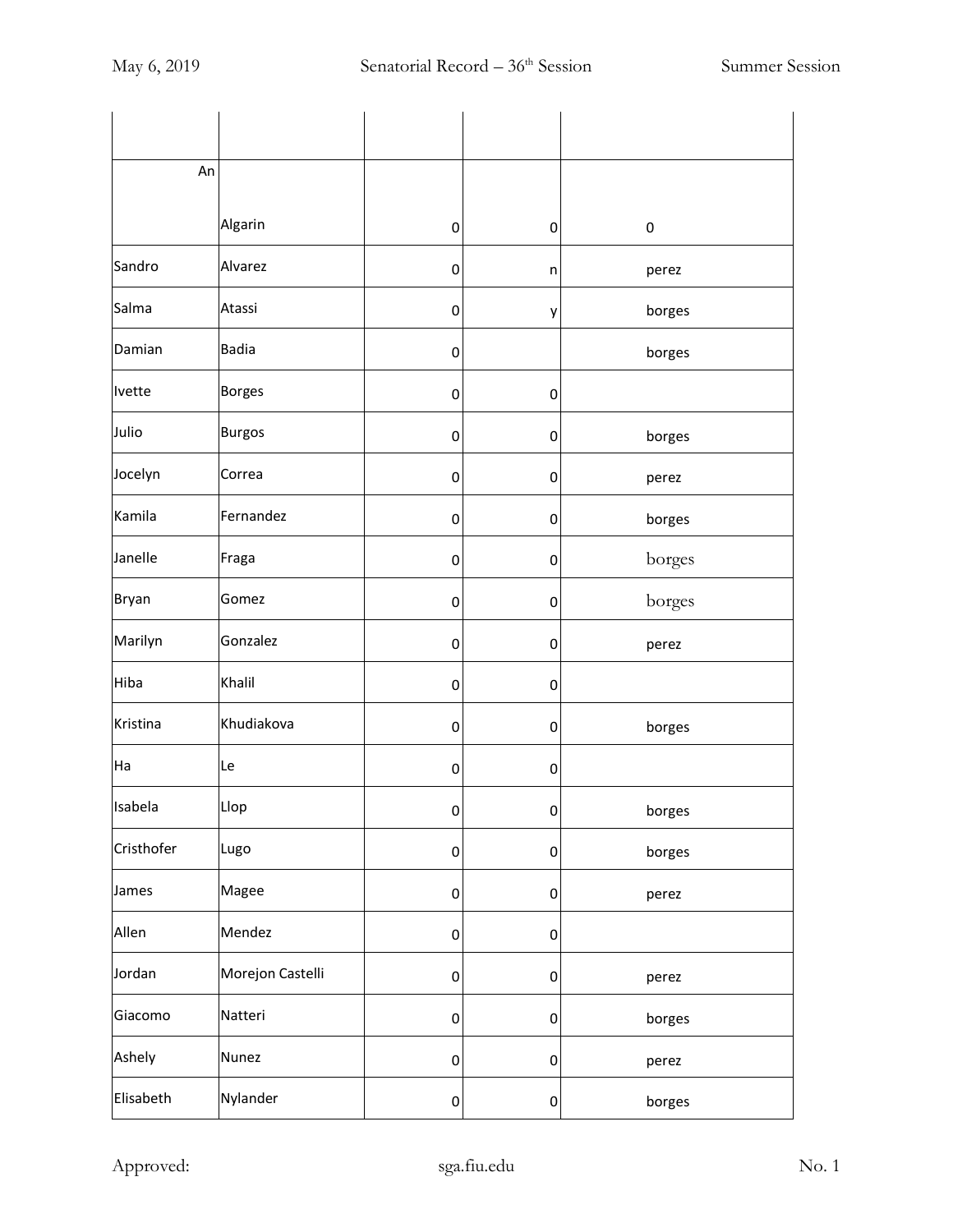|                |                  |           | $\mathbf 0$      |             |
|----------------|------------------|-----------|------------------|-------------|
|                | <b>NO QUORUM</b> |           | $\mathbf 0$<br>A | <b>PASS</b> |
|                |                  | ${\sf N}$ | 0                |             |
| Rafael         | Vazquez          | 0<br>Y    | 0                | borges      |
| Christiana     | Vales            | 0         | 0                | perez       |
| David          | Torrens          | 0         | 0                | borges      |
| Ari            | Salzman          | $\pmb{0}$ | $\pmb{0}$        | borges      |
| Sophonie       | Rosier           | 0         | 0                | perez       |
| Ryan           | Rodriguez        | 0         | 0                | perez       |
| Sergio         | Reyes            | 0         | 0                | borges      |
| Amelia         | Raudales         | 0         | $\pmb{0}$        | borges      |
| Nitya          | Ramlingam        | $\pmb{0}$ | $\mathbf 0$      | borges      |
| Amanda         | Ramirez          | 0         | 0                | borges      |
| Shahnawaz      | Rafi             | 0         | 0                | borges      |
| <b>Brianna</b> | Pumariega        | 0         | $\pmb{0}$        | borges      |
| Karla Sofia    | Perez            | $\pmb{0}$ | $\mathbf 0$      |             |
| Christian      | Perez            | 0         | 0                | perez       |
| Nicholas       | Pastrana         | 0         | $\mathbf 0$      | borges      |
| Carlos         | Ortiz            | 0         | 0                | borges      |

bb. 22-10 borges is the new ORC committee chair

cc. If you have any questions, please email mimcast@fiu.edu